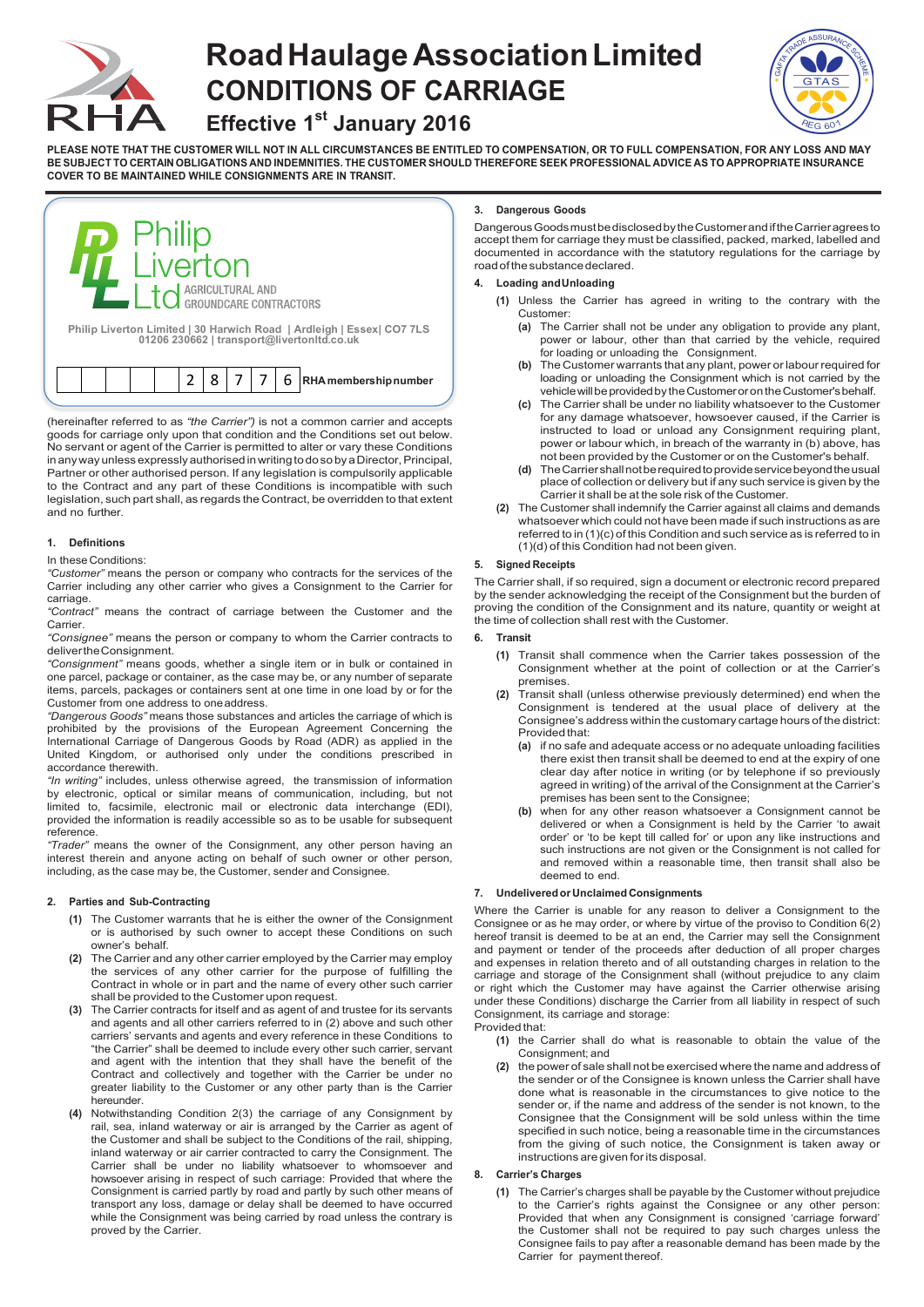**(2)** Charges shall be payable when due without reduction or deferment on account of any claim, counterclaim or set-off. If the Customer becomes insolvent or any sums owed by the Customer on any invoice or account with the Carrier become overdue for payment, any credit terms shall be cancelled with immediate effect and all invoices or accounts issued by the Carrier shall immediately be deemed due for payment and thereupon become payable. The Late Payment of Commercial Debts (Interest) Act 1998, as amended, shall apply to all sums due from theCustomer.

#### **9. Liability for Loss andDamage**

- **(1)** The Customer shall be deemed to have elected to accept the terms set out in (2) of this Condition unless, before the transit commences, the Customer has agreed in writing that the Carrier shall not be liable for any loss or misdelivery of or damage to or in connection with the Consignment howsoever or whensoever caused and whether or not caused or contributed to directly or indirectly by any act, omission, neglect, default or other wrongdoing on the part of the Carrier, its servants, agents or subcontractors.
- **(2)** Subject to these Conditions the Carrier shall be liable for:
	- **(a)** physical loss, mis-delivery of or damage to living creatures, bullion, money, securities, stamps, precious metals or precious stones comprising the Consignment only if:
		- **(i)** the Carrier has specifically agreed in writing to carry any such items; and
		- **(ii)** the Customer has agreed in writing to reimburse the Carrier in respect of all additional costs which result from the carriage of the said items; and
		- **(iii)** the loss, mis-delivery or damage is occasioned during transit and is proved to be due to the negligence of the Carrier, its servants, agents or sub-contractors;
	- **(b)** physical loss, mis-delivery of or damage to any other goods comprising the Consignment unless the same has arisen from, and the Carrier has used reasonable care to minimise the effects of:
		- **(i)** Act ofGod;
		- **(ii)** any consequences of war, invasion, act of foreign enemy, hostilities (whether war or not), civil war, rebellion, insurrection, terrorist act, military or usurped power or confiscation, requisition, or destruction or damage by or under the order of any government or public orlocal authority;
		- (iii) seizure or forfeiture under legal process;
		- **(iv)** error, act, omission, mis-statement or misrepresentation by the Customer or other owner of the Consignment or by servants or agents of either of them;
		- **(v)** inherent liability to wastage in bulk or weight, faulty design, latent defect or inherent defect, vice or natural deterioration of the Consignment;
		- **(vi)** insufficient or improperpacking;
		- **(vii)** insufficient or improperlabelling or addressing;
		- **(viii)** riot, civil commotion, strike, lockout, general or partial stoppage or restraint of labour howsoever caused;
		- **(ix)** Consignee not taking or accepting delivery within a reasonable time after the Consignment has been tendered.
- **(3)** The Carrier shall not in any circumstances be liable for loss or damage arising after transit is deemed to have ended within the meaning of Condition 6(2) hereof, whether or not caused or contributed to directly or indirectly by any act, omission, neglect, default or other wrongdoing on the part of the Carrier, its servants, agents or sub-contractors.

#### **10. Fraud**

The Carrier shall not in any circumstances be liable in respect of a Consignment where there has been fraud on the part of the Customer or the owner, or the servants or agents of either, in respect of that Consignment, unless the fraud has been contributed to by the complicity of the Carrier or of any servant of the Carrier acting in the course of his employment.

#### **11. Limitation of Liability**

- **(1)** Except as otherwise provided in these Conditions, the liability of the Carrier in respect of claims for physical loss, mis-delivery of or damage to goods comprising the Consignment, howsoever arising, shall in all circumstances be limited to the lesser of
	- **(a)** the value of the goods actually lost, mis-delivered or damaged; or
	- **(b)** the cost of repairing any damage or of reconditioning the goods; or **(c)** a sum calculated at the rate of £1,300 Sterling per tonne on the gross weight of the goods actually lost, mis-delivered or damaged;

and the value of the goods actually lost, mis-delivered or damaged shall be taken to be their invoice value if they have been sold and shall otherwise be taken to be the replacement cost thereof to the owner at the commencement of transit, and in all cases shall be taken to include any Customs and Excise duties or taxes payable in respect of those goods: Provided that:

- **(i)** in the case of loss, mis-delivery of or damage to a part of the Consignment the weight to be taken into consideration in determining the amount to which the Carrier's liability is limited shall be only the gross weight of that part regardless of whether the loss, mis-delivery or damage affects the value of other parts of the Consignment;
- **(ii)** nothing in this Condition shall limit the liability of the Carrier to lessthanthesumof£10;
- **(iii)** the Carrier shall be entitled to proof of the weight and value of the whole of the Consignment and of any part thereof lost, misdeliveredordamaged;
- **(iv)** the Customer shall be entitled to give to the Carrier notice in writing to be delivered at least seven days prior to commencement of transit requiring that the £1,300 per tonne limit in 11 (1)(c) above be increased, but not so as to exceed the

value of the Consignment, and in the event of such notice being given the Customer shall be required to agree with the Carrier an increase in the carriage charges in consideration of the increased limit, but if no such agreement can be reached the aforementioned £1,300 per tonne limit shall continue to apply.

- **(2)** The liability of the Carrier in respect of claims for any other loss whatsoever (including indirect or consequential loss or damage and loss of market), and howsoever arising in connection with the Consignment, shall not exceed the amount of the carriage charges in respect of the Consignment or the amount of the claimant's proved loss, whichever is the lesser, unless:
	- **(a)** at the time of entering into the Contract with the Carrier the Customer declares to the Carrier a special interest in delivery in the event of physical loss, mis-delivery or damage or of an agreed time limit being exceeded and agrees to pay a surcharge calculated on the amount of that interest, and
	- **(b)** at least 7 days prior to the commencement of transit the Customer has delivered to the Carrier confirmation in writing of the special interest, agreed time limit and amount of the interest.

#### **12. Indemnity to the Carrier**

- The Customer shall indemnify the Carrier against:
	- **(1)** all liabilities and costs incurred by the Carrier (including but not limited to claims, demands, proceedings, fines, penalties, damages, expenses and loss of or damage to the carrying vehicle and to other goods carried) by reason of any error, omission, mis-statement or misrepresentation by the Customer or other owner of the Consignment or by any servant or agent of either of them, insufficient or improper packing, labelling or addressing of the Consignment or fraud as in Condition 10;
	- **(2)** all claims and demands whatsoever (including for the avoidance of doubt claims alleging negligence), by whomsoever made and howsoever arising (including but not limited to claims caused by or arising out of the carriage of Dangerous Goods and claims made upon the Carrier by H.M. Revenue and Customs in respect of dutiable goods consigned in bond) in excess of the liability of the Carrier under these Conditions in respect of any loss or damage whatsoever to, or in connection with, the Consignment whether or not caused or contributed to directly or indirectly by any act, omission, neglect, default or other wrongdoing on the part of the Carrier, its servants, agents or sub-contractors.

#### **13. TimeLimitsfor Claims**

- **(1)** The Carrier shall not be liable for:
	- **(a)** damage to the whole or any part of the Consignment, or physical loss, mis-deliveryornon-deliveryofpartoftheConsignmentunlessadvised thereof in writing within seven days, and the claim is made in writing within fourteen days, after the termination of transit;
	- **(b)** any other loss unless advised thereof in writing within twenty-eight days, and the claim is made in writing within forty-two days, after the commencementoftransit.

Provided that if the Customer proves that,

**(i)** itwasnotreasonablypossiblefortheCustomertoadvisetheCarrier or make a claim in writing within the time limit applicable, and

**(ii)** such advice or claim was given or made within a reasonable time, the Carrier shall not have the benefit of the exclusion of liability afforded by this Condition.

- **(2)** The Carrier shall in any event be discharged from all liability whatsoever and howsoever arising in respect of the Consignment unless suit is brought and notice in writing thereof given to the Carrier within one year of the date when transit commenced.
- **(3)** In the computation of time where any period provided by these Conditions is seven days or less, Saturdays, Sundays and all statutory public holidays shall be excluded.

#### **14. Lien**

- **(1)** The Carrier shall have:
	- **(a)** a particular lien on the Consignment, and
	- **(b)** a general lien against the Trader for sums unpaid on any invoice, account or Contract whatsoever.

If such lien, whether particular or general, is not satisfied within a reasonable time, the Carrier may sell the Consignment, or part thereof, as agent for the owner and apply the proceeds towards any sums unpaid and the expenses of the retention, insurance and sale of the Consignment and shall, upon accounting to the Customer for any balance remaining, be discharged from all liability whatsoever in respect of the Consignment.

**(2)** The Carrier may exercise its lien on its own behalf or as agent for any assignee of its invoices at any time and at any place at its sole discretion whether or not sums have become payable in accordance with Condition 8(2) hereof and whether or not the contractual carriage has been completed and these conditions shall continue to apply during the period ofexerciseofsuchlien.

#### **15. Unreasonable Detention**

The Customer shall be liable to pay demurrage for unreasonable detention of any vehicle, trailer, container or other equipment at the Carrier's current rates of demurrage but the rights of the Carrier against any other person in respect thereof shall remainunaffected.

#### **16. LawandJurisdiction**

Unless otherwise agreed in writing, the Contract and any dispute arising thereunder shall be governed by English law and shall be subject to the jurisdiction of the English courts alone.